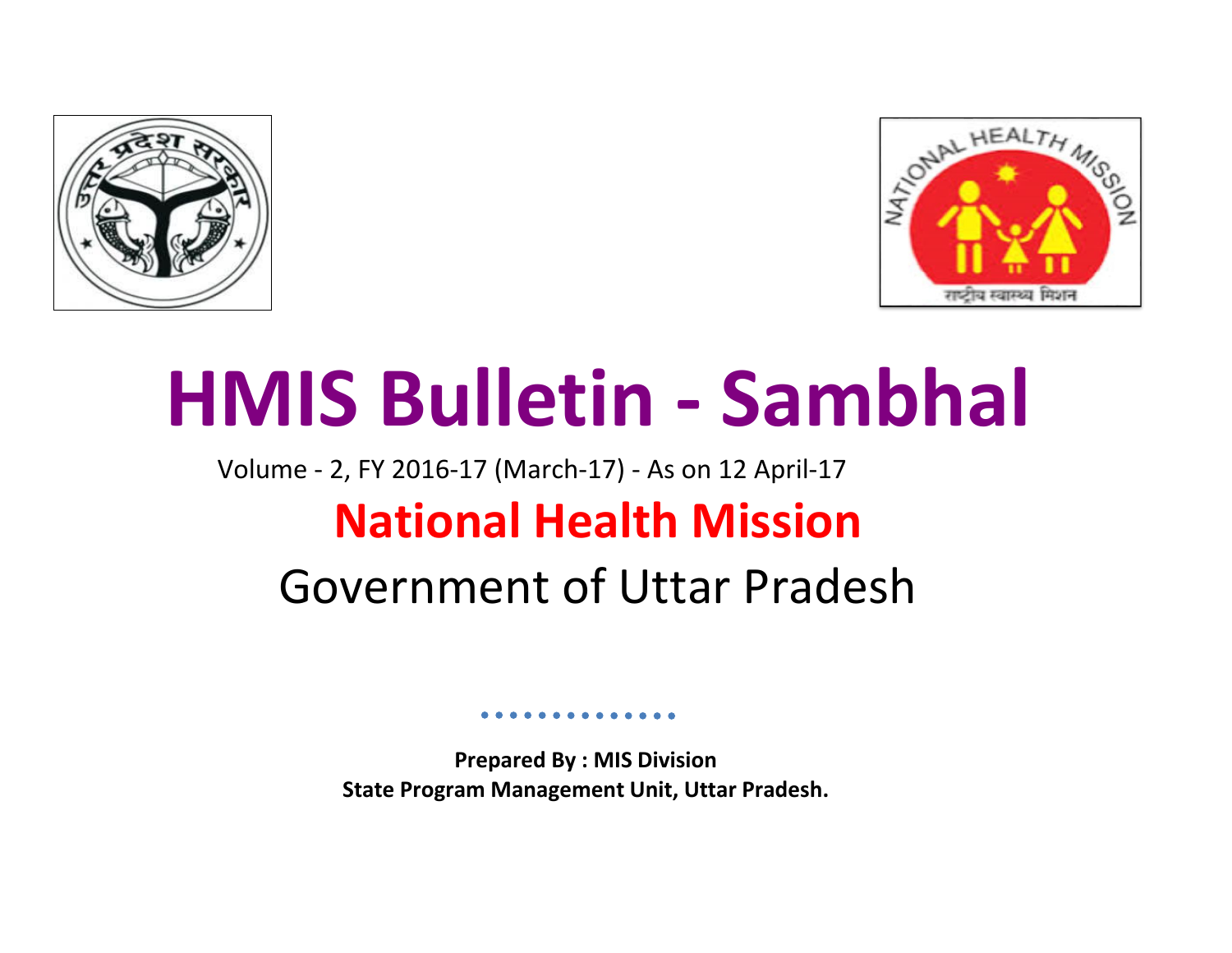### **HMIS (National Health Mission Bulletin) Sambhal - Uttar Pradesh**

|                | <b>March-2016-17</b>                                    |
|----------------|---------------------------------------------------------|
| S. No          | <b>Sections</b>                                         |
| 1              | <b>District Profile</b>                                 |
| $\mathbf{2}$   | <b>District At a Glance</b>                             |
| $\overline{3}$ | <b>MCTS status</b>                                      |
| 4              | <b>HMIS Data Uploading and Forwarding status</b>        |
| $5\phantom{1}$ | <b>Maternal Health</b>                                  |
| 5.1            | <b>Antenatal Care</b>                                   |
| 5.2            | <b>Delivery &amp; Postnatal care</b>                    |
| 5.3            | High risk preganancy and obstetric complications        |
| 5.4            | <b>C Section and Complications attended and treated</b> |
| 6              | <b>Child health</b>                                     |
| 6.1            | <b>Live Births &amp; New Born Care</b>                  |
| 6.2            | <b>Child Immunization</b>                               |
| 7              | <b>Reproductive Health</b>                              |
| 8              | <b>Indicators and Estimations</b>                       |
| 8.1            | <b>List of Indicators covered</b>                       |
| 8.2            | <b>Estimation sheet</b>                                 |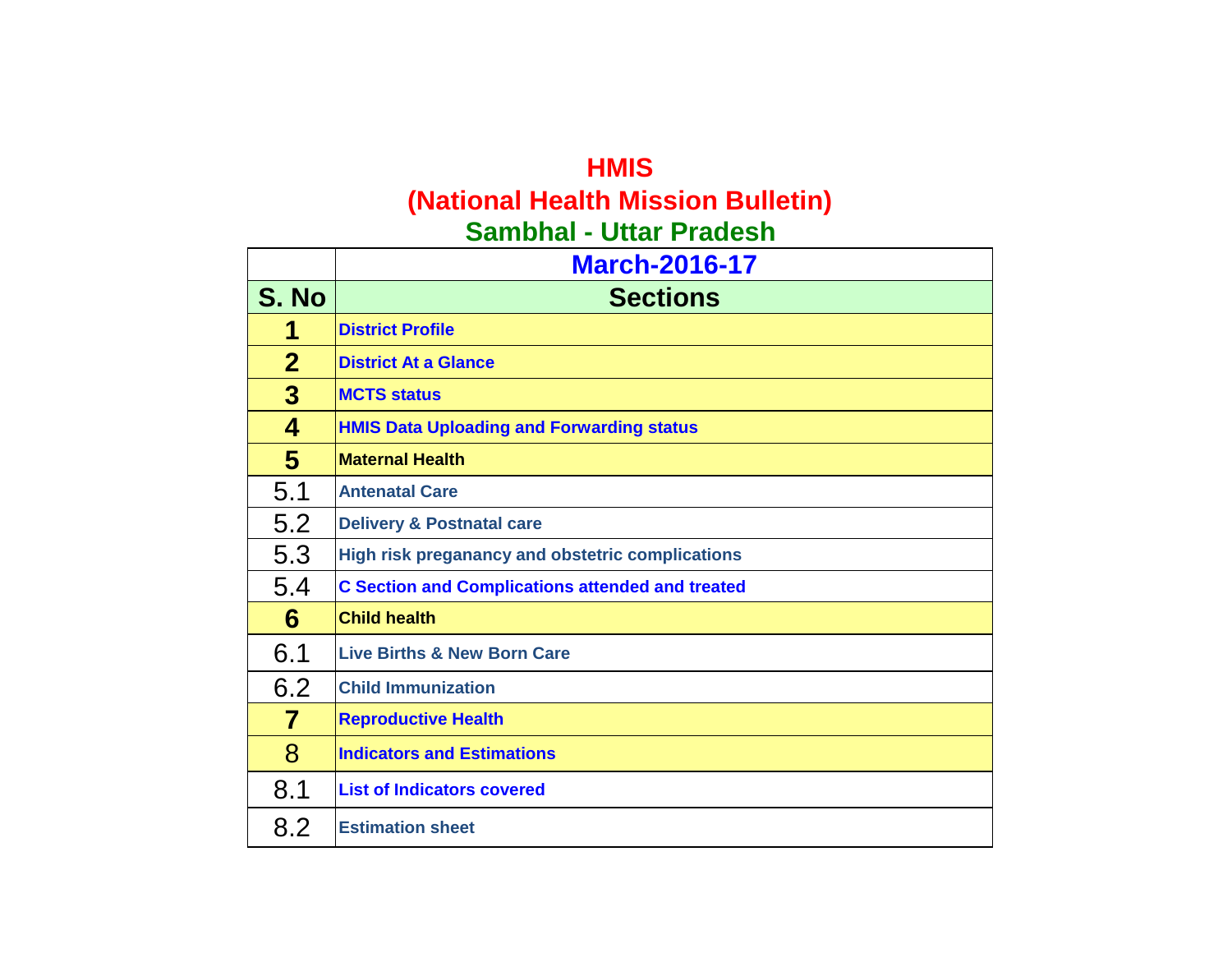#### **District Sambhal - Profile at a Glance**

| <b>District</b> 2012-13) | <b>IMR</b> | <b>NMR</b> | U5MR | <b>MMR</b> | <b>TFR</b> | <b>CBR</b> | Unmet  <br>need | <b>Unmet</b><br>need for Total<br>spacing limiting |      |
|--------------------------|------------|------------|------|------------|------------|------------|-----------------|----------------------------------------------------|------|
| <b>Sambhal</b>           | 64         | 46         | 80   | 222        | 3.6        | 25.2       | 13.4            | 5.2                                                | 18.6 |
|                          |            |            |      |            |            |            |                 |                                                    |      |

|                |               | <b>Demographic Profile</b>           |              |                  | Infrastructure                  |                              |                                  |              |                | <b>Delivery Points</b> |          |    | <b>Human resource</b> |    |                               |                                | <b>Training</b> |               |   |         |  |                                   |                                |
|----------------|---------------|--------------------------------------|--------------|------------------|---------------------------------|------------------------------|----------------------------------|--------------|----------------|------------------------|----------|----|-----------------------|----|-------------------------------|--------------------------------|-----------------|---------------|---|---------|--|-----------------------------------|--------------------------------|
| S.no.          | <b>Block</b>  | Total<br>Population<br>(Census 2011) | Sex<br>ratio | Literacy<br>rate | No. of<br>Gram<br>Panchay<br>at | No. of<br>Revenue<br>Village | NO. of<br><b>VHSNC</b><br>formed | <b>CHC</b>   | <b>PHC</b>     | <b>SC</b>              | PVT AWCs | L1 | L2                    | L3 | Medical<br>officers<br>(MBBS) | Medical<br>officers<br>(Ayush) | SN in<br>block  | #<br>ANMs AWW | # | # ASHAs |  | Trained Trained<br>in SBA in NSSK | Trained<br>in<br><b>PPIUCD</b> |
|                | Badhara       | 222694                               | 902          | 77.8             |                                 | 60                           |                                  |              | $\overline{7}$ | 33                     |          |    |                       |    |                               |                                |                 |               |   |         |  |                                   |                                |
| $\overline{2}$ | <b>Budana</b> | 224620                               |              |                  |                                 | 54                           |                                  |              | 4              | 25                     |          |    |                       |    |                               |                                |                 |               |   |         |  |                                   |                                |
| 3              | Casthawal     | 218338                               |              |                  |                                 | 68                           |                                  |              | 4              | 30                     |          |    |                       |    |                               |                                |                 |               |   |         |  |                                   |                                |
| 4              | Jansath       | 246837                               |              |                  |                                 | 130                          |                                  | $\mathbf{1}$ | 4              | 34                     |          |    |                       |    |                               |                                |                 |               |   |         |  |                                   |                                |
| 5              | Khthauli      | 276356                               |              |                  |                                 | 109                          |                                  | Í            | 5              | 40                     |          |    |                       |    |                               |                                |                 |               |   |         |  |                                   |                                |
| 6              | Morna         | 224721                               |              |                  |                                 | 77                           |                                  |              | $\overline{7}$ | 36                     |          |    |                       |    |                               |                                |                 |               |   |         |  |                                   |                                |
|                | Purkaji       | 154996                               |              |                  |                                 | 86                           |                                  |              | $\overline{5}$ | 22                     |          |    |                       |    |                               |                                |                 |               |   |         |  |                                   |                                |
| 8              | Sadar         | 369878                               |              |                  |                                 | 52                           |                                  |              | 10             | 35                     |          |    |                       |    |                               |                                |                 |               |   |         |  |                                   |                                |
| 9              | Shahpur       | 180833                               |              |                  |                                 | 51                           |                                  | í            | $\overline{3}$ | 27                     |          |    |                       |    |                               |                                |                 |               |   |         |  |                                   |                                |
|                |               |                                      |              |                  |                                 |                              |                                  |              |                |                        |          |    |                       |    |                               |                                |                 |               |   |         |  |                                   |                                |
|                | <b>Total</b>  | 2119273                              |              |                  |                                 | 687                          |                                  |              | 49             | 282                    |          |    |                       |    |                               |                                | $\Omega$        |               |   |         |  |                                   |                                |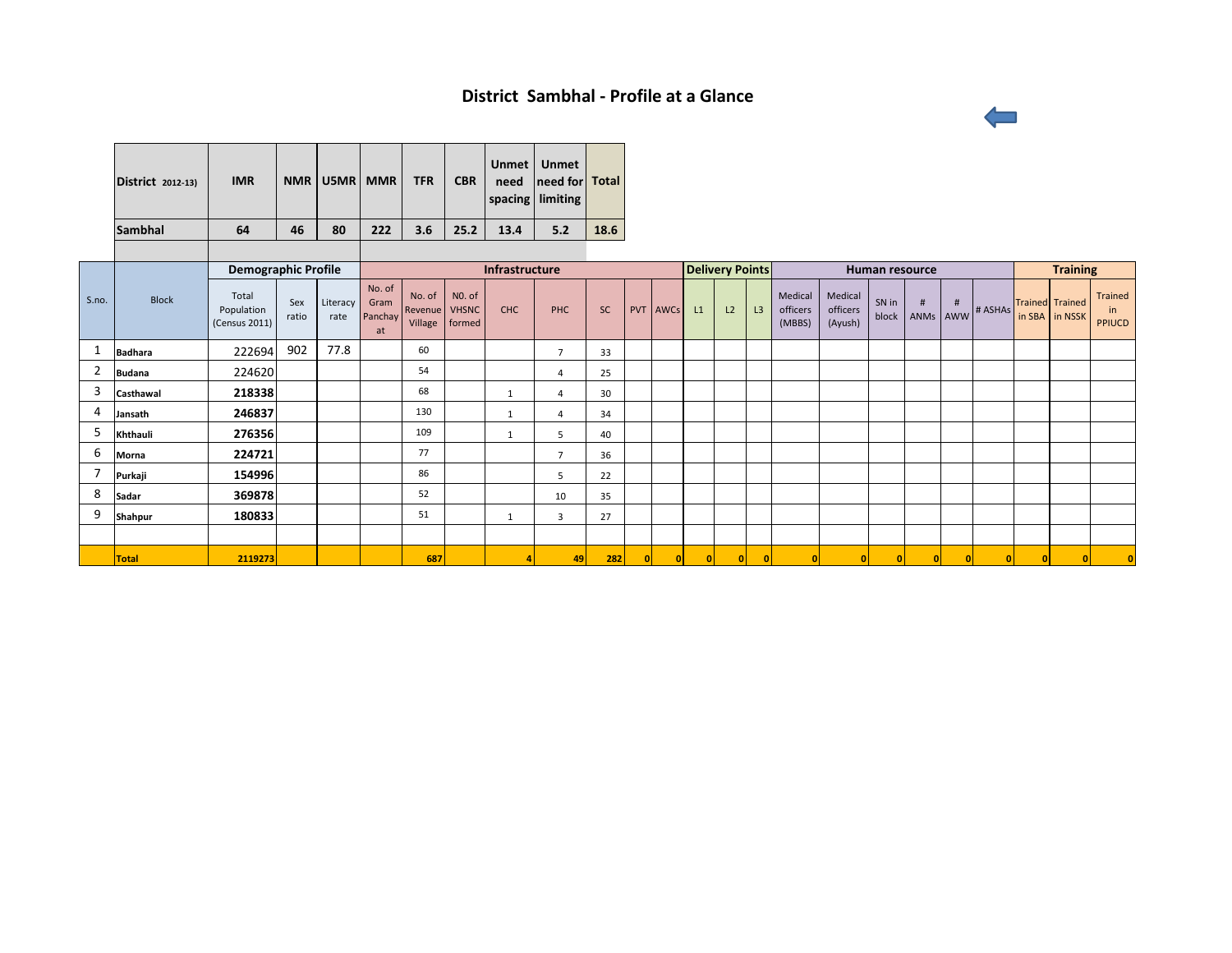#### **Sambhal - MCTS Status on crititical indicator as on 1st March 2017**

**Registration and Updation**







| <b>Block</b>       | $%$ of<br><b>Mother</b><br>Registratio<br>n-HMIS | $%$ of<br><b>Mother</b><br>Registratio<br>n-MCTS | $%$ of<br><b>Children</b><br><b>Registration-</b><br><b>HMIS</b> | % of Children<br>Registration-<br><b>MCTS</b> | % PW received 3<br><b>ANCs against PW</b><br>estimated for<br>2015-16 | % PW delivered<br>against PW<br>estimated for<br>2015-16 | % children received<br>full immunization<br>against children<br>estimated for 2015-<br>16 | % HRP<br>against PW<br>registered in<br>2016-17 |
|--------------------|--------------------------------------------------|--------------------------------------------------|------------------------------------------------------------------|-----------------------------------------------|-----------------------------------------------------------------------|----------------------------------------------------------|-------------------------------------------------------------------------------------------|-------------------------------------------------|
| Asmoli             | 71.4                                             | 103.7                                            | 97.4                                                             | 81.6                                          | 75.2                                                                  | 81.2                                                     | 63.1                                                                                      | 5.4                                             |
| Bahjoi             | 94.2                                             | 77.0                                             | 77.6                                                             | 63.1                                          | 12.5                                                                  | 11.8                                                     | 48.6                                                                                      | 2.1                                             |
| Gunnour            | 127.3                                            | 109.4                                            | 115.3                                                            | 103.1                                         | 16.0                                                                  | 17.9                                                     | 103.7                                                                                     | 5.7                                             |
| Junawai            | 55.7                                             | 46.3                                             | 58.0                                                             | 40.6                                          | 29.9                                                                  | 29.0                                                     | 41.4                                                                                      | 2.1                                             |
| Naroli             | 83.8                                             | 72.6                                             | 61.9                                                             | 56.3                                          | 6.3                                                                   | 12.0                                                     | 47.6                                                                                      | 2.5                                             |
| Pawansa            | 75.8                                             | 81.9                                             | 71.0                                                             | 73.0                                          | 26.1                                                                  | 27.2                                                     | 51.2                                                                                      | 2.2                                             |
| Rajpura            | 237.1                                            | 83.2                                             | 147.4                                                            | 73.6                                          | 20.9                                                                  | 27.9                                                     | 69.5                                                                                      | 3.0                                             |
| Sambhal            | 60.4                                             | 45.1                                             | 45.8                                                             | 36.8                                          | 9.6                                                                   | 6.0                                                      | 30.0                                                                                      | 2.2                                             |
| DHQ                | 173.7                                            | 16.2                                             | 92.4                                                             | 11.0                                          | 0.0                                                                   | 2.0                                                      | 41.0                                                                                      | 0.0                                             |
| <b>Grand Total</b> | 96.7                                             | 66.3                                             | 76.2                                                             | 55.5                                          | 19.6                                                                  | 21.0                                                     | 50.0                                                                                      | 2.6                                             |

HMIS and MCTS registration differences is high Updating of ANC and delivery is poor in MCTS

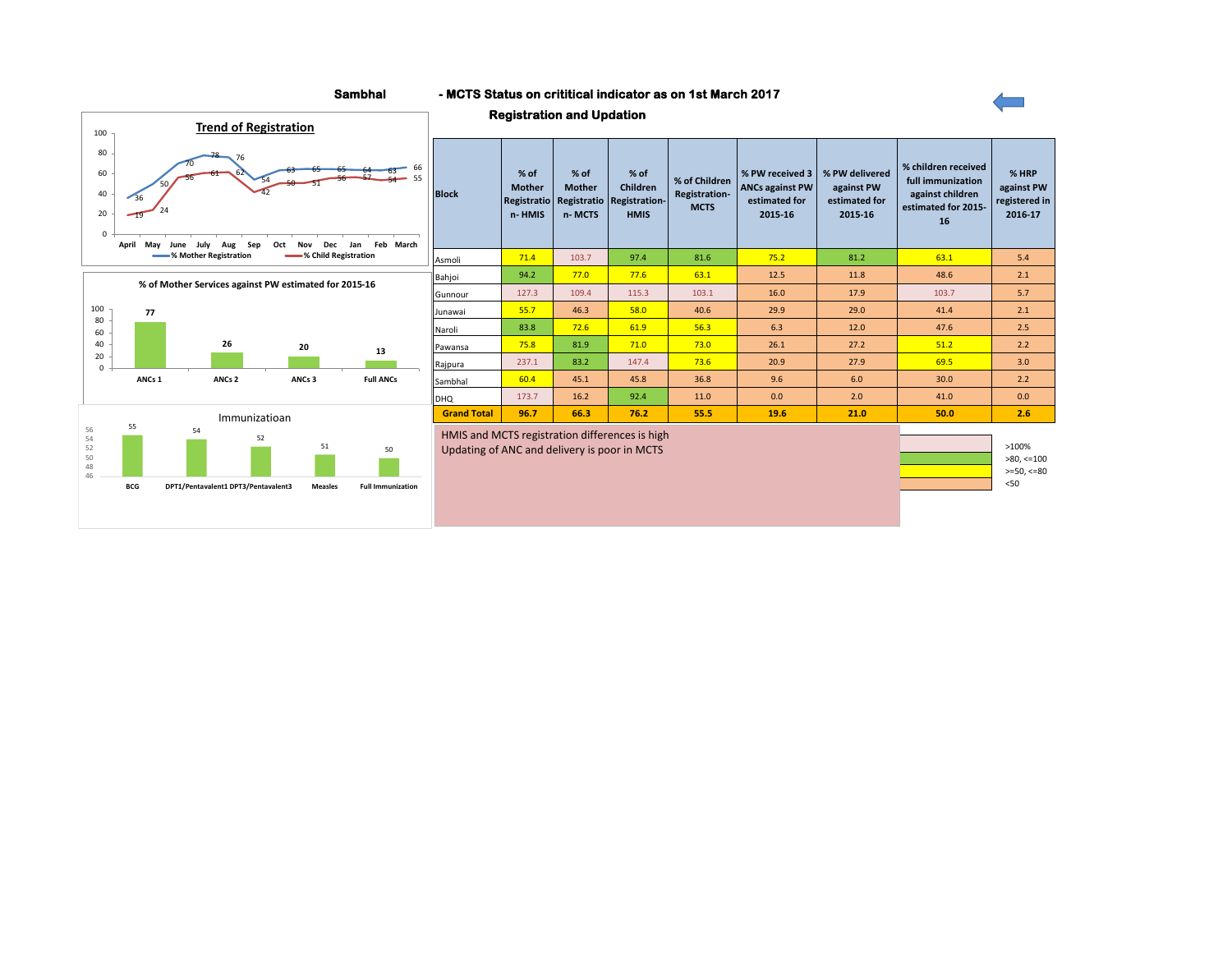|                    | Sambhal - Percent of facilities reported in HMIS by Month, FY 2016-17 |        |          |          |               |               |          |               |               |               |          |        |                |  |
|--------------------|-----------------------------------------------------------------------|--------|----------|----------|---------------|---------------|----------|---------------|---------------|---------------|----------|--------|----------------|--|
| <b>Block</b>       | <b>Total No. of</b><br><b>Facilities</b>                              | Apr-16 | $May-16$ | $Jun-16$ | <b>Jul-16</b> | <b>Aug-16</b> | $Sep-16$ | <b>Oct-16</b> | <b>Nov-16</b> | <b>Dec-16</b> | $Jan-17$ | Feb-17 | $Mar-17$       |  |
| Asmoli             | 40                                                                    | 88     | 88       | 88       | 88            | 88            | 85       | 88            | 88            | 100           | 100      | 100    | 100            |  |
| Bahjoi             | 30                                                                    | 87     | 87       | 87       | 87            | 87            | 87       | 87            | 87            | 87            | 100      | 100    | 100            |  |
| Gunnour            | 21                                                                    | 86     | 86       | 86       | 86            | 86            | 86       | 100           | 81            | 100           | 100      | 100    | 100            |  |
| Junawai            | 20                                                                    | 95     | 95       | 95       | 90            | 90            | 95       | 95            | 0             | 95            | 100      | 100    | $\overline{0}$ |  |
| Naroli             | 42                                                                    | 88     | 88       | 88       | 88            | 88            | 86       | 88            | 88            | 100           | 100      | 100    | 100            |  |
| Pawansa            | 38                                                                    | 89     | 89       | 89       | 89            | 89            | 89       | 100           | 100           | 100           | 100      | 100    | 100            |  |
| Rajpura            | 23                                                                    | 91     | 91       | 91       | 87            | 91            | 91       | 91            | 91            | 100           | 100      | 100    | 100            |  |
| Sambhal            | 36                                                                    | 92     | 92       | 92       | 92            | 92            | 92       | 92            | 92            | 97            | 100      | 100    | 100            |  |
| <b>DHQ</b>         | 5                                                                     | 100    | 100      | 100      | 100           | 100           | 100      | 100           | 100           | 100           | 100      | 100    | 100            |  |
| <b>Grand Total</b> | 255                                                                   | 89     | 89       | 89       | 89            | 89            | 89       | 92            | 83            | 98            | 100      | 100    | 92             |  |



|          | % Facilities forwarded data as on 10th of the month |                   |     |     |                                                             |     |     |     |     |     |                |     |
|----------|-----------------------------------------------------|-------------------|-----|-----|-------------------------------------------------------------|-----|-----|-----|-----|-----|----------------|-----|
| 100      |                                                     |                   |     |     |                                                             |     |     |     |     |     |                |     |
| 50       |                                                     |                   |     |     |                                                             |     |     |     |     |     |                |     |
| $\Omega$ | $\overline{0}$                                      | $0 \qquad \qquad$ |     |     | $\begin{matrix} 0 & 0 & 0 & 0 & 0 & 0 & 0 & 0 \end{matrix}$ |     |     |     |     |     | $\overline{0}$ | 0   |
|          | Apr                                                 | May               | Jun | Jul | Aug                                                         | Sep | Oct | Nov | Dec | Jan | Feb            | Mar |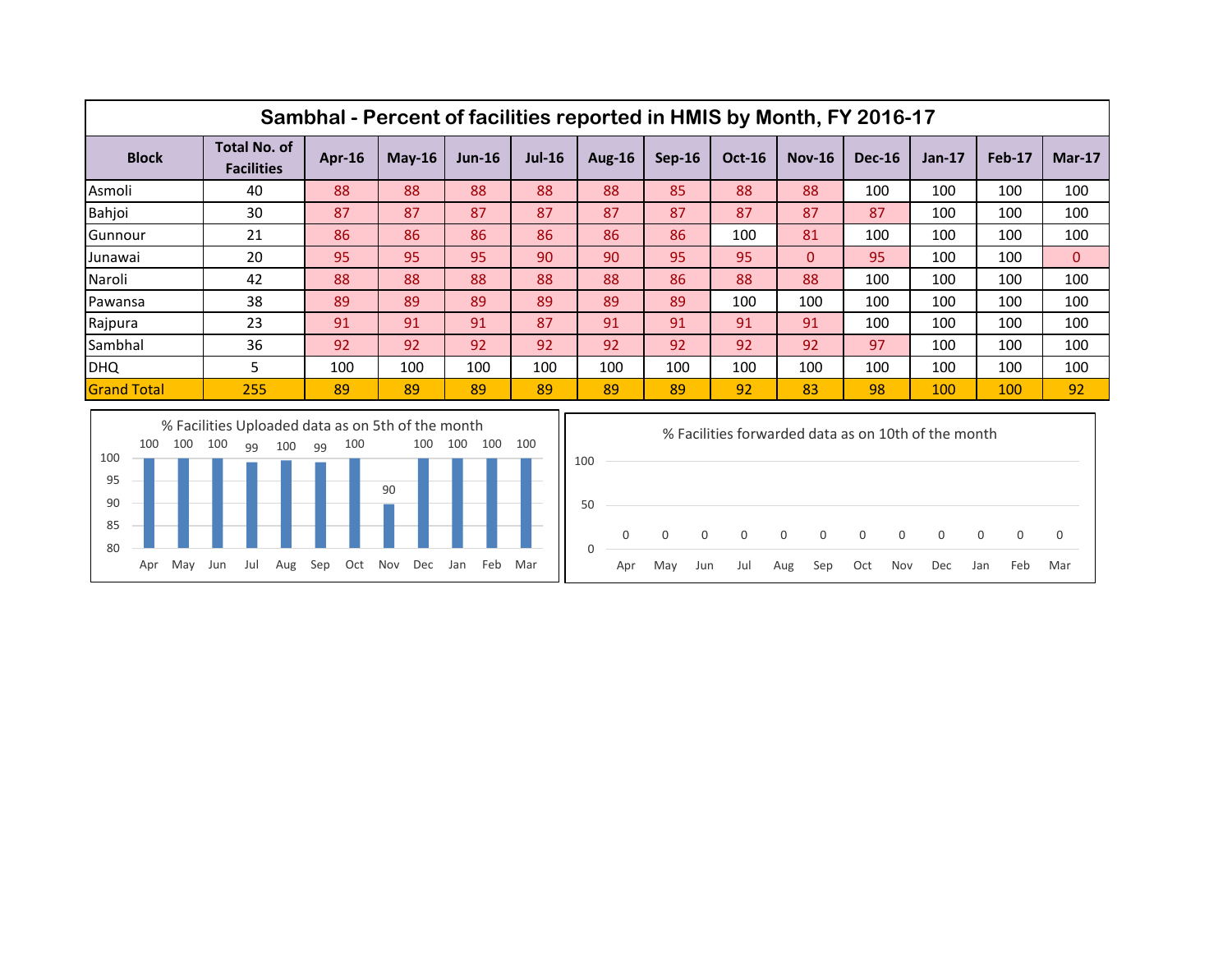#### **March-2016-17**

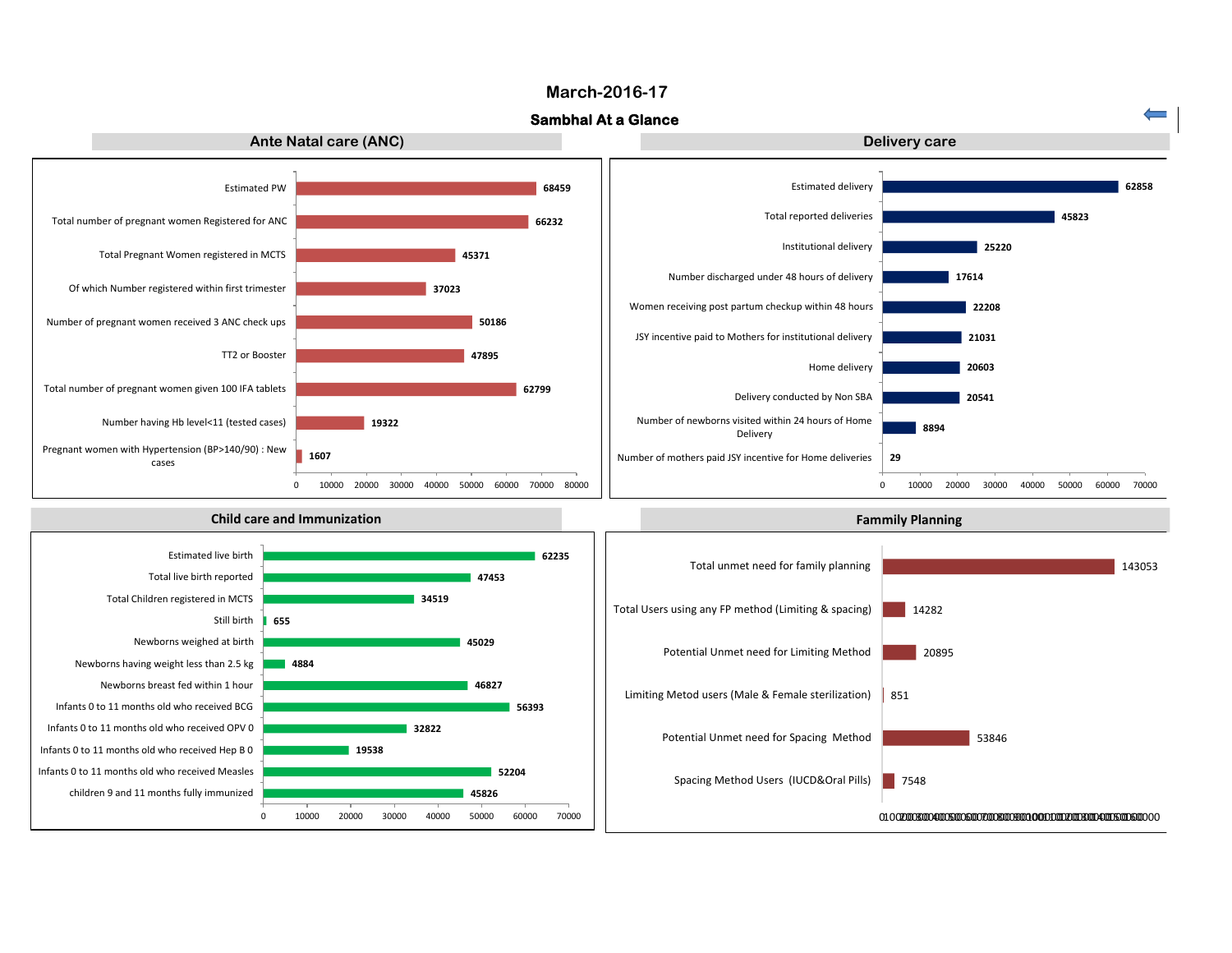

<50

>=50, <=80

#### Sambhal ANC Services Reported in HMIS during FY 2016-17 Mar

**Total ANC Reg. of Dist is 96% reportING over the period whereas as per AHS it was about 45%, early registration is 56% in AHS it is 51%. some Blocks are showing under reporting in early registration.**

**3 ANC is showing 73% of Dist whereas in AHS it is 46 .**

**all registered PW do not recieve 3 ANC as per reg trend that is 96% but 3 ANC is 73%.**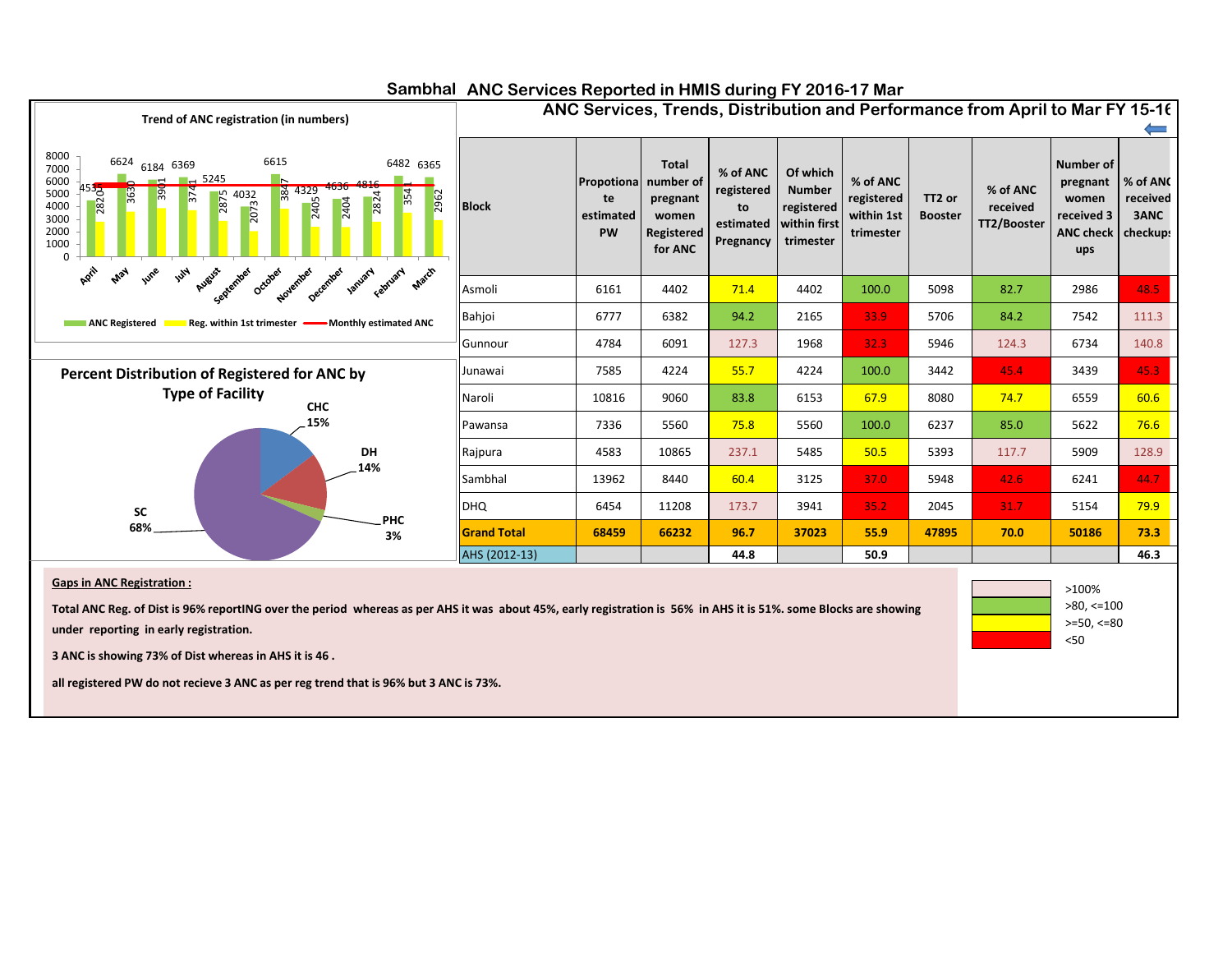

#### Sambhal - Delivery Services Reported in HMIS during FY 2016-17 March

 $>50$   $<=50,<=10$   $<8$ Discharged under 48 hours

Istitutional Del against reported dilevery is 55% whereas AHS shows 53% , Rajpura and Gunnour showing over reporting.Home diliveries are not reported adequately in

HMIS it is 33% to the estimated.

Discharge with in 48Hrs is 70% its means that only 30% of delivered women's are staying at facility after delivery , so here is need to check data.

-JSY paid is showing 83% JSY has not been paid timly to women.two blocks are showing over payment in JSY.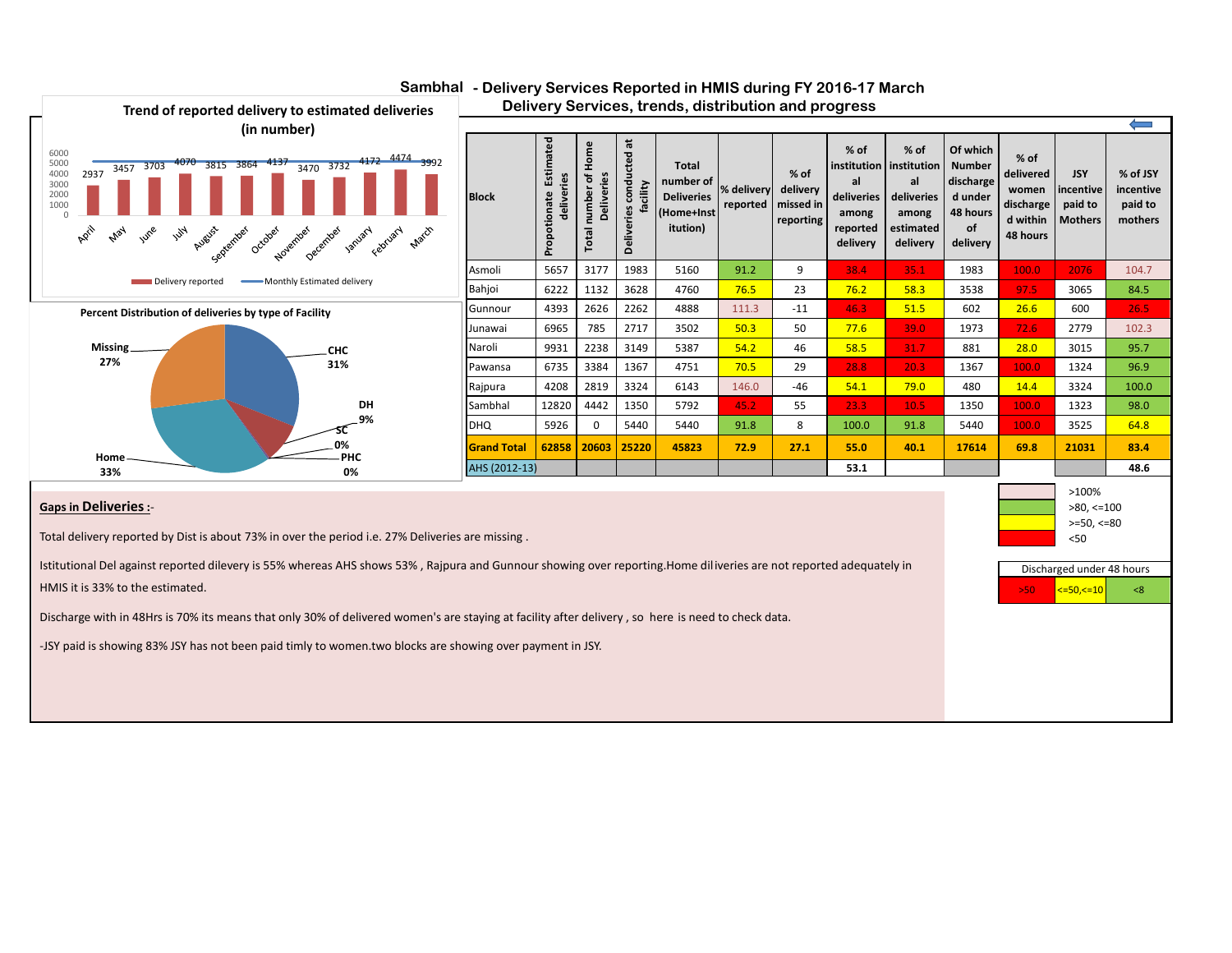

#### **Gaps in HRP :**

PW having HB level<11 against estimated PW is only 28%, some blocks is showing low performance.

PW having HB level<7 is only about 1% of Dist., 3 Blocks are reporting 0% over the period.

Hypertension cases are only 2%.

Most of the blocks are reporting few caces of hypertention in last 11 month so here is need to monitor services or check availability and use of BP instrupents.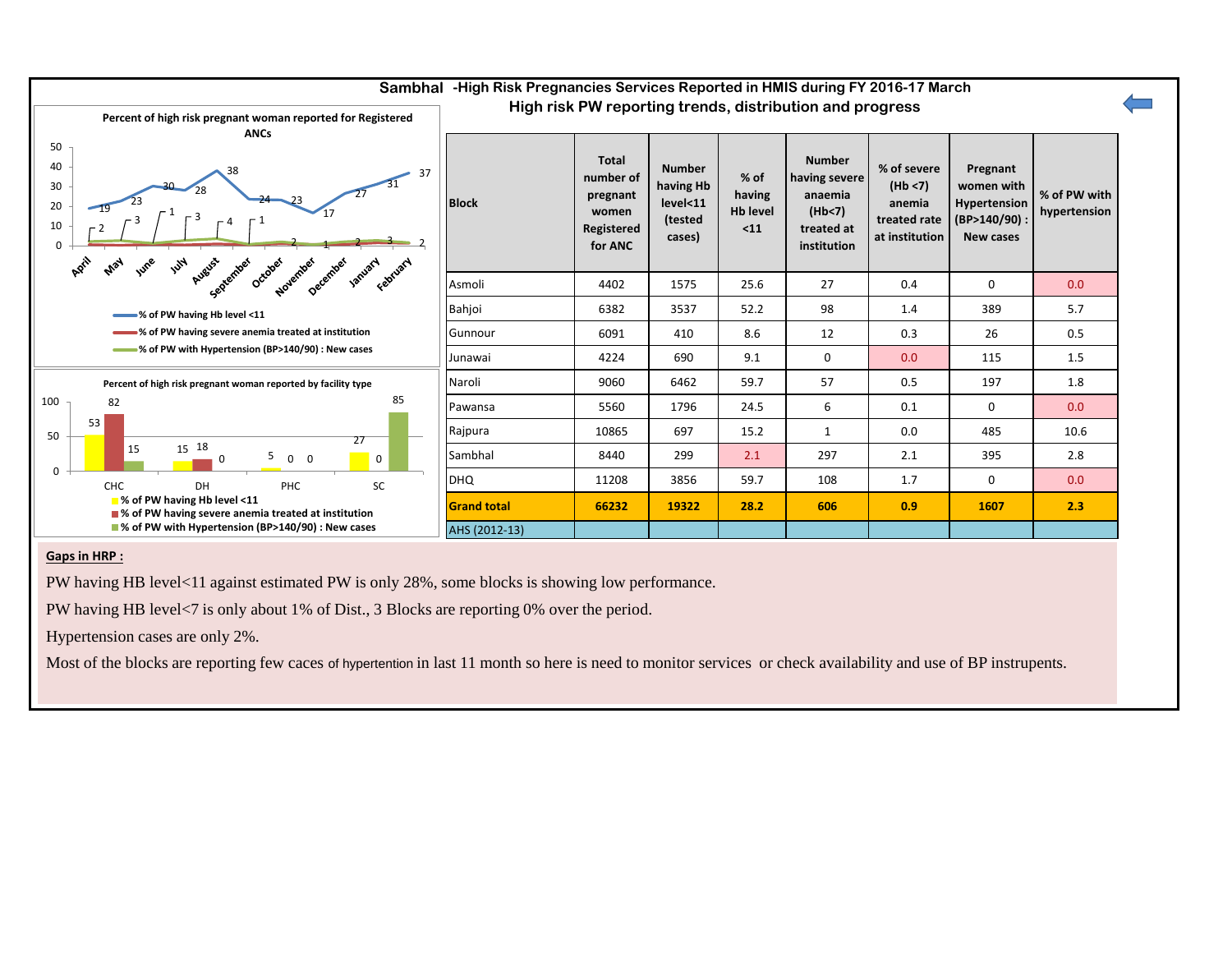|                | <b>Sambhal C-Section and Complication treated March</b> |                                         |                                                   |                                                     |                       |                                                     |                     |                                    |              |             |                      |                |                                        |
|----------------|---------------------------------------------------------|-----------------------------------------|---------------------------------------------------|-----------------------------------------------------|-----------------------|-----------------------------------------------------|---------------------|------------------------------------|--------------|-------------|----------------------|----------------|----------------------------------------|
|                |                                                         |                                         |                                                   |                                                     |                       | <b>Complications Treated with</b>                   |                     |                                    |              |             | C- section conducted |                |                                        |
| S. No.         | <b>Block</b>                                            | <b>Institutional</b><br><b>Delivery</b> | Preg. with<br>Compl.<br>Attended at<br>facilities | % Preg. with<br>Compl.<br>Attended at<br>facilities | <b>IV Antibiotics</b> | IV<br><b>Antihypertens</b><br>ive/ Magsulph<br>Inj. | <b>IV Oxytocics</b> | <b>Blood</b><br><b>Transfusion</b> | DH           | <b>CHC</b>  | <b>PHC</b>           | <b>Others</b>  | % of C-<br><b>Section</b><br>performed |
| 1              | Asmoli                                                  | 1983                                    | $\Omega$                                          | 0.0                                                 | $\Omega$              | 0                                                   | 0                   | $\mathbf{0}$                       | 0            | $\Omega$    | $\mathbf 0$          | $\Omega$       | 0.0                                    |
| $\overline{2}$ | Bahjoi                                                  | 3628                                    | 754                                               | 20.8                                                | 192                   | 0                                                   | 709                 | 0                                  | 0            | 0           | $\mathbf 0$          | $\Omega$       | 0.0                                    |
| 3              | Gunnour                                                 | 2262                                    | 0                                                 | 0.0                                                 | $\mathbf 0$           | $\mathbf 0$                                         | $\mathbf 0$         | 0                                  | $\mathbf 0$  | 0           | $\mathbf{0}$         | $\Omega$       | 0.0                                    |
| 4              | Junawai                                                 | 2717                                    | 0                                                 | 0.0                                                 | $\mathbf{0}$          | $\mathbf 0$                                         | $\mathbf 0$         | $\mathbf{0}$                       | $\mathbf 0$  | 436         | $\mathbf{0}$         | $\Omega$       | 16.0                                   |
| 5              | Naroli                                                  | 3149                                    | $\mathbf 0$                                       | 0.0                                                 | 1891                  | 643                                                 | 2128                | 0                                  | $\mathbf 0$  | $\Omega$    | $\mathbf{0}$         | $\Omega$       | 0.0                                    |
| 6              | Pawansa                                                 | 1367                                    | 0                                                 | 0.0                                                 | 0                     | 0                                                   | 0                   | $\mathbf{0}$                       | 0            | 0           | $\mathbf 0$          | 0              | 0.0                                    |
| $\overline{7}$ | Rajpura                                                 | 3324                                    | 4                                                 | 0.1                                                 | $\mathbf 0$           | $\mathbf 0$                                         | $\mathbf 0$         | 4                                  | $\mathbf 0$  | $\mathbf 0$ | $\mathbf 0$          | 0              | 0.0                                    |
| 8              | Sambhal                                                 | 1350                                    | 50                                                | 3.7                                                 | 16                    | $\mathbf 0$                                         | 34                  | $\mathbf{0}$                       | $\mathbf 0$  | 196         | $\mathbf 0$          | $\Omega$       | 14.5                                   |
| 9              | <b>DHQ</b>                                              | 5440                                    | $\Omega$                                          | 0.0                                                 | 575                   | $\mathbf 0$                                         | 2930                | $\mathbf 0$                        | $\mathbf 0$  | $\Omega$    | $\mathbf{0}$         | $\Omega$       | 0.0                                    |
|                | <b>Grand Total</b>                                      | 25220                                   | 808                                               | 3.2                                                 | 2674                  | 643                                                 | 5801                | 4                                  | $\mathbf{0}$ | 632         | $\mathbf{0}$         | $\overline{0}$ | 2.5                                    |
|                |                                                         |                                         |                                                   |                                                     |                       |                                                     |                     |                                    |              |             |                      |                |                                        |

- Complication of PW is showing by only sambhal and bahjoi block. Naroli and DHQ are showing complication treated data but missing in attended cases at facility.so here is need to correct data reporting and identification of complications.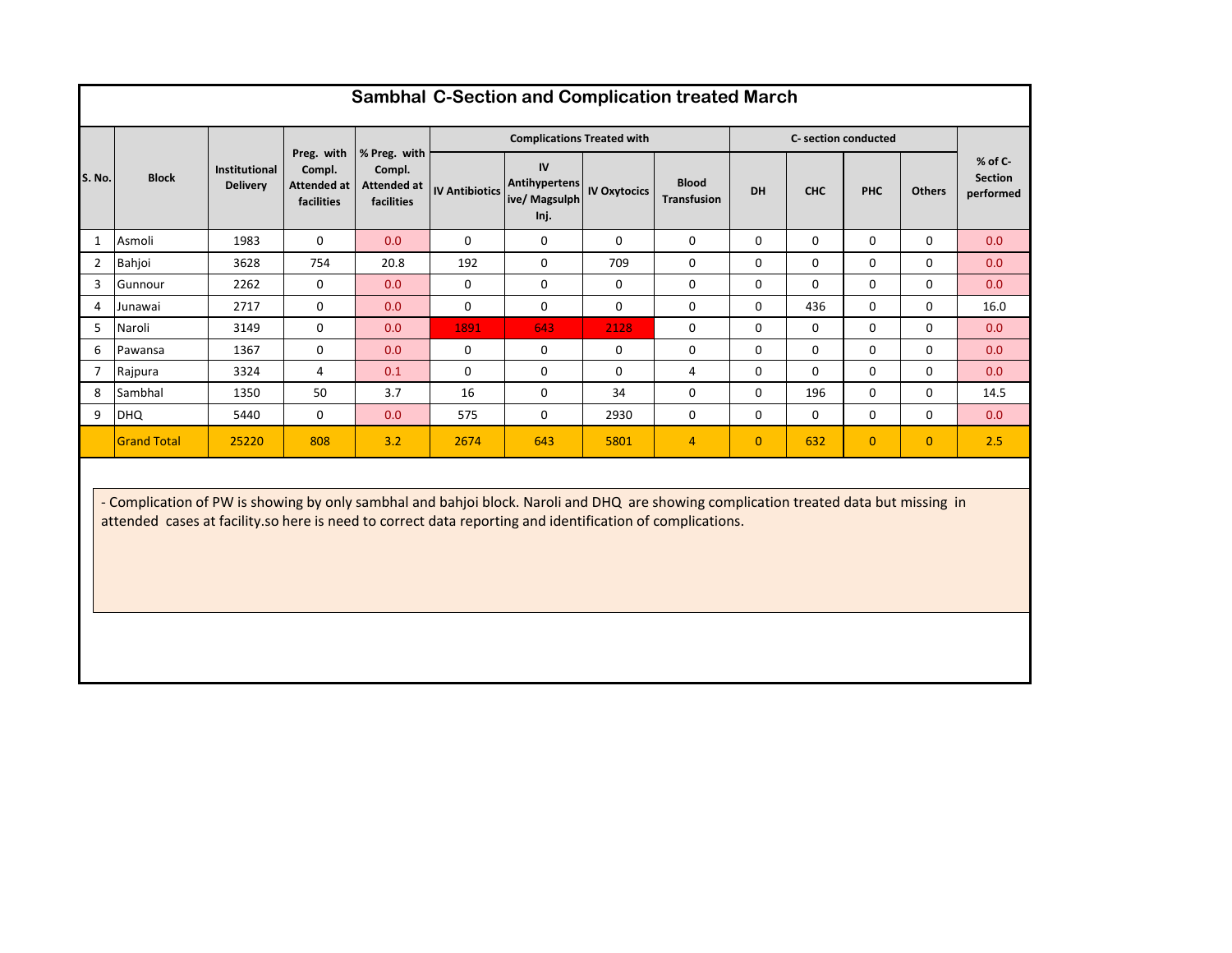

**% of newborns having < 2.5 kg**

**Number of Newborns breast fed within 1 hour**

>80, <=100 >=50, <=80 <50

>100%

**% of newborns breast fed within 1 hour**

 $\Longleftarrow$ 

#### **Gaps in Child care :**

- Still Birth against total Delivery is reported 1.2% by overall Dist. Most of the Blocks are reporting less than 1% of Still Birth but Rajpura showing 3% it is very high so here is need to check Data.

- Weight at birth against total live Birth is reported 95% by Dist. whereas 36% of AHS therefore all of the Block are showing over reporting. Here is need to check data sources.

Newborn having <2.5Kg is only 14% of Dist. but AHS shows 29%. All Blocks are showing under reporting. So here is need to check data sources.

Mostly Blocks are showing below AHS of LBW cases reporting so here is need to focus on this. % Newborn breast fed within 1 Hrs. is 97% reported in HMIS by Dist. but AHS

shows 32.5%, all the Blocks reported near about 100% and Rajpura showing 132% so here is need to check data source.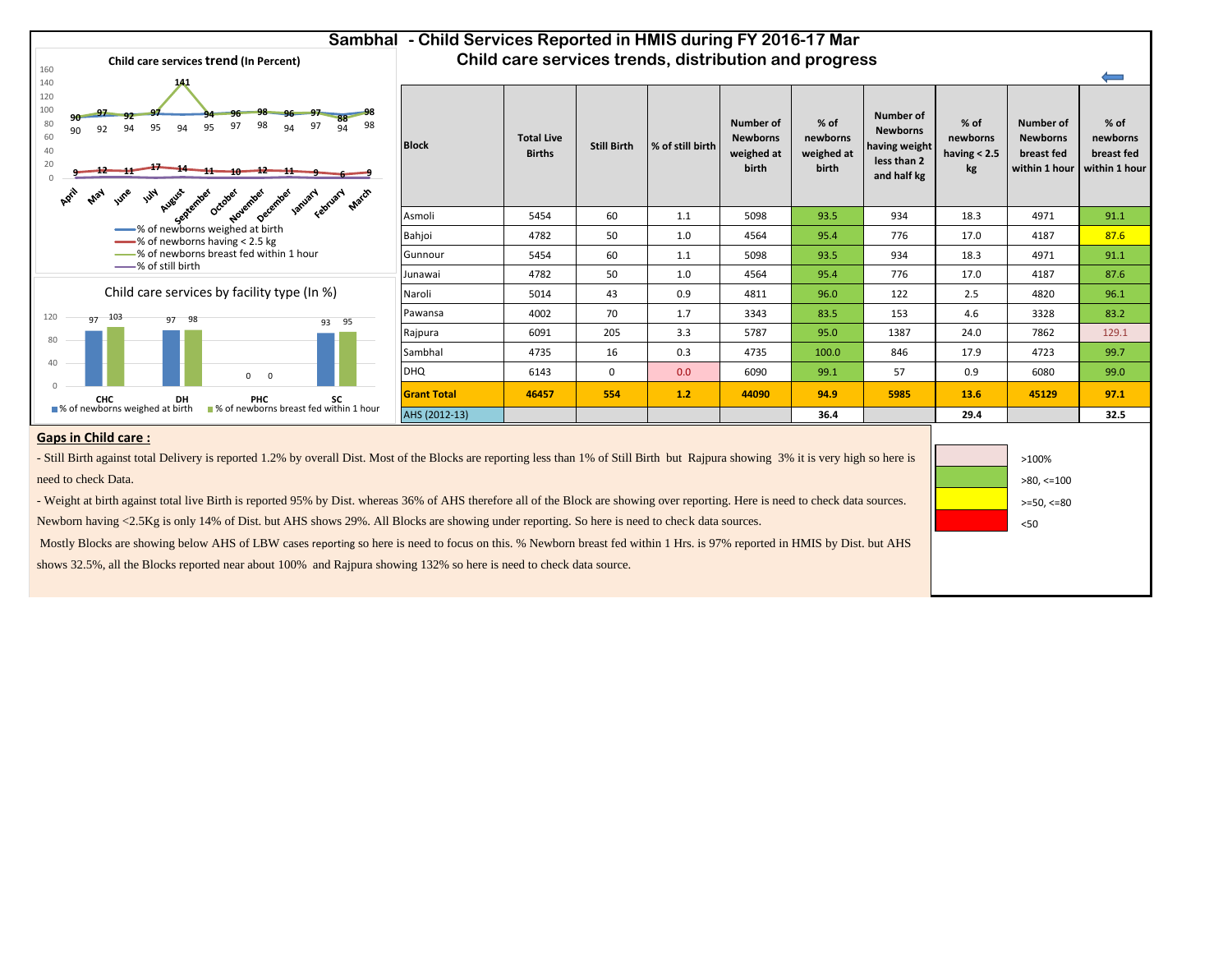

>100% >80, <=100 >=50, <=80

<50

**Gaps in Immunization :**

- % of BCG is Reported to estimated is 91%, most of the BCG are reported by SC level facilities it's as per protocol .HB0 dose are reported only 31% against estimated ,facility wise

distribution of HB0 shows that most of HB0 dose is reported from CHC & DH level facilities which is as per protocol becacuse HB0 dose should be given by facility before - - 24 hrs of del.

Inst. delivery is about 40% but HB0 is only 30% it's seems service not given to all NB. although only 8% of Newborns recieved HB 0 dose at SC.

- 7% HB0 reported by SC level facility which is good if service is available. Measles doses are reported 83% to estimated by Dist. AHS is 71 so needs to check for reporting gap..

- Full immunization is 74% AHS shows 58% ,.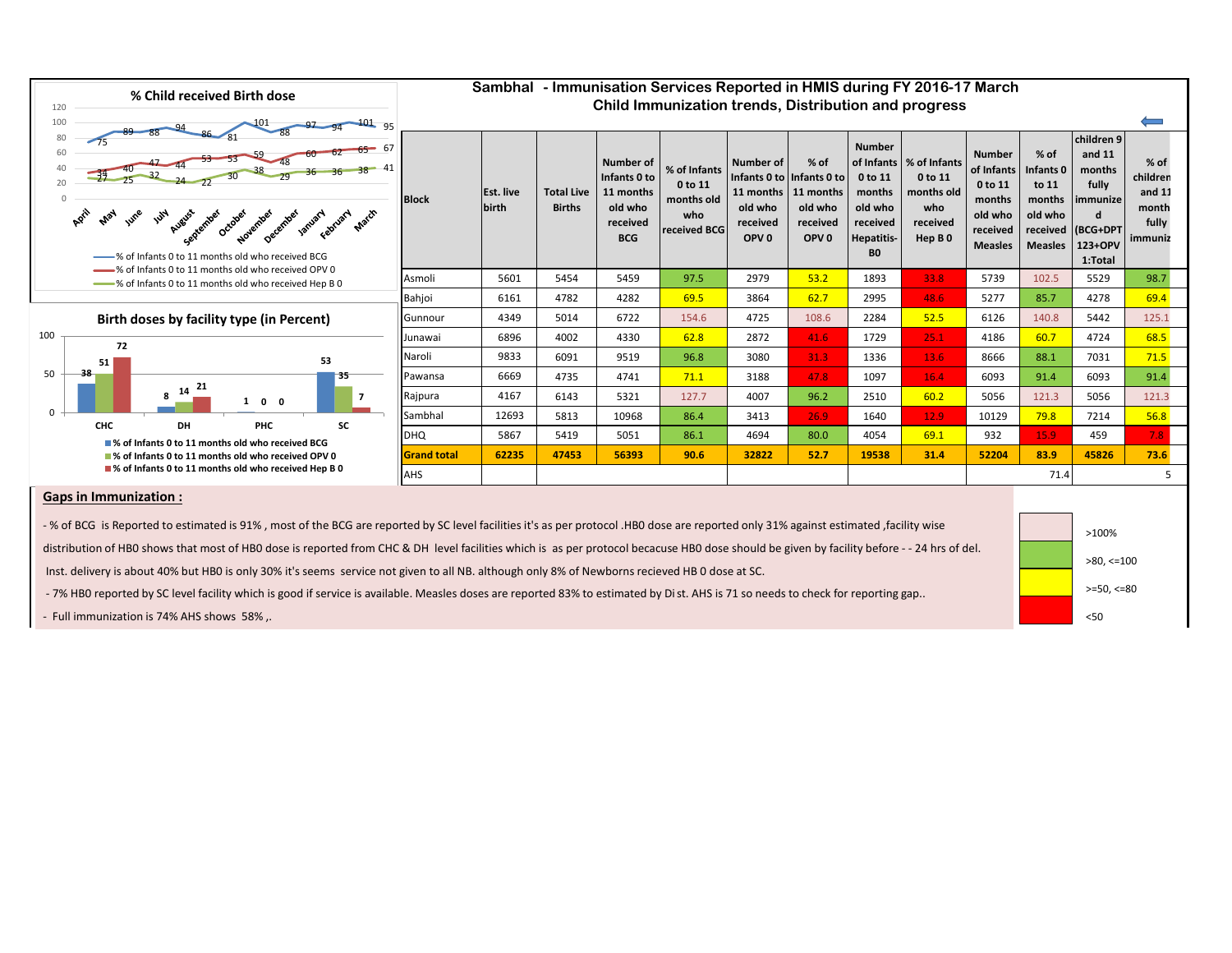

#### **Gaps in Family planning :**

**Achievement of FP (total) is only 9% need to improve data whereas Limiting method is only 4% and spacing is only 13%, only few blocks are reporting few cases, other Blocks are not reported any limiting method in last 11month so far it's need to check or focus. so here is need to check and focus .**

<50 >100%  $>80, \le 100$  $>=50, <=80$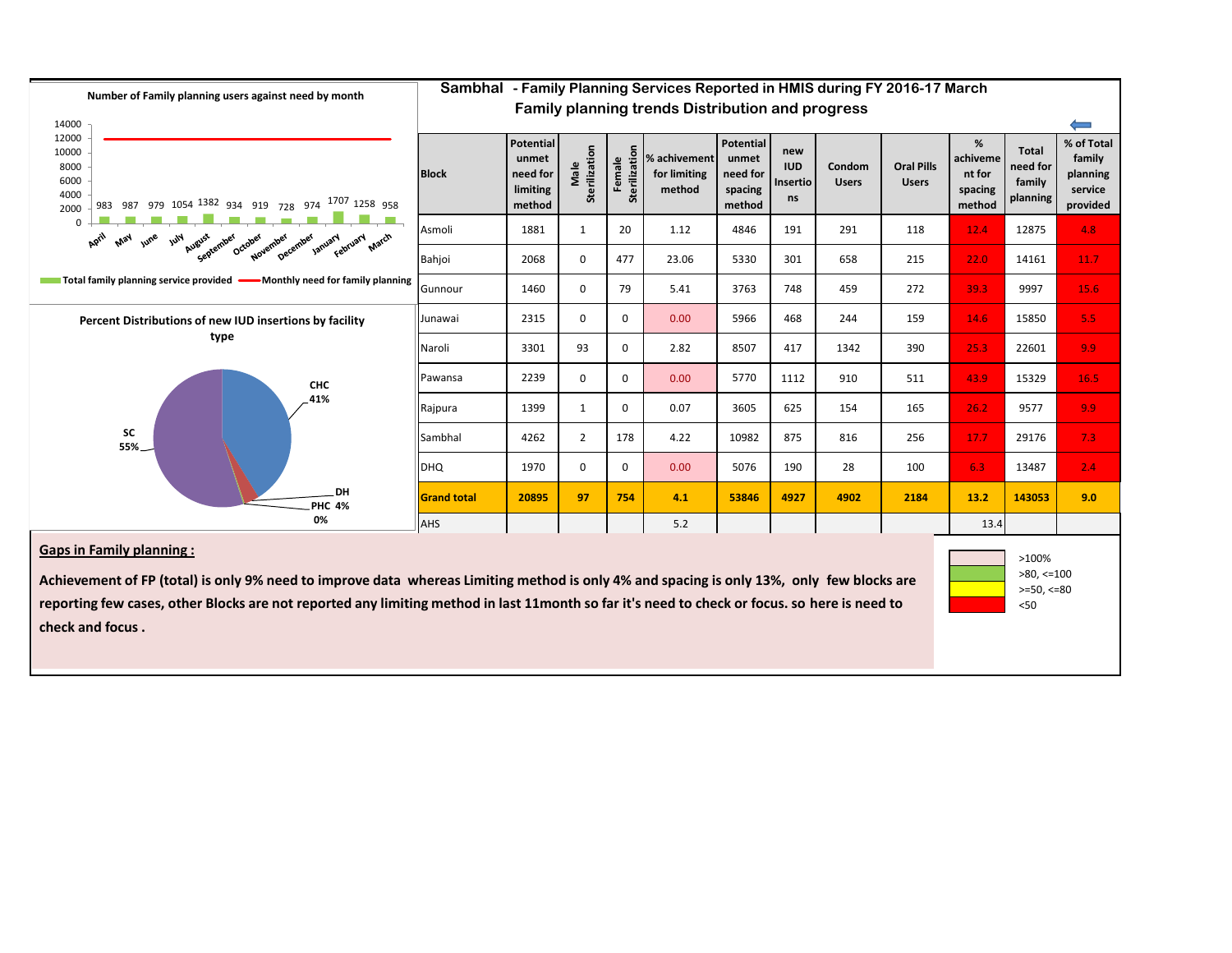|--|

 $\overline{\phantom{a}}$ 

| S.No.          | Domain                 | <b>Indicator</b>                                                                   | <b>Numerator</b>                                                           | <b>Denominator</b>                                                                                           | Page no.                |
|----------------|------------------------|------------------------------------------------------------------------------------|----------------------------------------------------------------------------|--------------------------------------------------------------------------------------------------------------|-------------------------|
| 1              | <b>MCTS</b>            | % of mother registered in MCTS against estimated                                   | Total # Mother registered in MCTS                                          | <b>Estimated Pregnancies</b>                                                                                 | 3                       |
| $\overline{2}$ | <b>MCTS</b>            | % Children registered against estimated                                            | Total # Children registered in MCTS                                        | <b>Estimated live births</b>                                                                                 | $\overline{\mathbf{3}}$ |
| 3              | <b>MCTS</b>            | % High risk PW reported in MCTS                                                    | Sum of pregnant women having hb<7 and any other maternal<br>complication   | Total # Registered Mothers in current year                                                                   | $\overline{\mathbf{3}}$ |
| 4              | <b>MCTS</b>            | % of Mother received ANC 3 against registered PW with LMP<br>2015-16               | Mother (LMP 2015-16) received ANC 3                                        | Total # pregnant women registered with LMP<br>in 2015-16                                                     | 3                       |
| 5              | <b>MCTS</b>            | % of PW delivered against registered with LMP in 2015-16                           | Total # Pregnant women (LMP 2015-16) delivered                             | Total # pregnant women registered with LMP<br>in 2015-16)                                                    | 3                       |
| 6              | <b>MCTS</b>            | % of children received full immunization against children<br>registered in 2015-16 | Total # children (DoB 2015-16) received full immunization                  | Total # Children (DoB 2015-16) registered                                                                    | 3                       |
| $\overline{7}$ | <b>ANC</b>             | % of ANC registered to estimated Pregnancy                                         | Total # ANC Registered                                                     | <b>Estimated Pregnancy</b>                                                                                   | 4                       |
| 8              | ANC                    | % of ANC registered within 1st trimester                                           | Total # ANC Registered within 1st trim                                     | Total # ANC Registered                                                                                       | 4                       |
| 9              | ANC                    | % of ANC received TT2/Booster                                                      | Total # Pregnant women received TT2/Booster                                | <b>Estimated Pregnancy</b>                                                                                   | $\overline{4}$          |
| 10             | <b>ANC</b>             | % of ANC received 3ANC checkups                                                    | Total # pregnant women received 3 ANC check ups                            | <b>Estimated Pregnancy</b>                                                                                   | $\overline{4}$          |
| 11             | Delivery               | % delivery reported                                                                | Total # Delivery reported                                                  | <b>Estimated Delivery</b>                                                                                    | 5                       |
| 12             | Delivery               | % of Unreported (Missing) Delivery                                                 | Total # Deliviery not reported                                             | <b>Estimated Delivery</b>                                                                                    | 5                       |
| 13             | Delivery               | % of institutional deliveries among estimated delivery                             | Total # Institutional Deliviery                                            | <b>Estimated Delivery</b>                                                                                    | 5                       |
| 14             | Delivery               | % of delivered women discharged within 48 hours                                    | Total # Delivered women discharged within 48 hours                         | Tota # Deliveries conducted at facility                                                                      | 5                       |
| 15             | Delivery               | % of JSY incentive paid to mothers                                                 | Total # JSY Incentives paid to mothers                                     | Tota # Deliveries conducted at facility                                                                      | 5                       |
| 16             | <b>HRP</b>             | % of having Hb level <11                                                           | Number having Hb level<11                                                  | <b>Estimated Pregnancy</b>                                                                                   | 6                       |
| 17             | <b>HRP</b>             | % of severe (Hb <7) anemia treated rate at institution                             | Total # Severe (Hb <7) anemia treated at institution                       | Total # ANC Registered                                                                                       | 6                       |
| 18             | <b>HRP</b>             | % of PW with hypertension                                                          | Total # Pregnant women with Hypertension (BP>140/90)                       | <b>Estimated Pregnancy</b>                                                                                   | 6                       |
| 19             | <b>HRP</b>             | % Pregnant women having Obstetric complication attend at<br>facility               | Total # Pregnant women having Obstetric complication attend<br>at facility | Total number of deliveries conducted at<br>public facilities                                                 | 6                       |
| 20             | Child Care             | % of Still birth                                                                   | Total # Still Birth                                                        | Sum of Live birth & Still birth                                                                              | $\overline{7}$          |
| 21             | <b>Child Care</b>      | % of newborns weighed at birth                                                     | Number of Newborns weighed at birth                                        | Total # Live Births                                                                                          | $\overline{7}$          |
| 22             | Child Care             | % of newborns having weight < 2.5 kg                                               | Total # newborns having weight < 2.5 kg                                    | Total # Live Births Weighed                                                                                  | $\overline{7}$          |
| 23             | Child Care             | % of newborns breast fed within 1 hour                                             | Total # newborns breast fed within 1 hour                                  | Total # Live Births                                                                                          | $\overline{7}$          |
| 24             | Immunization           | % of Infants 0 to 11 months old who received BCG                                   | Total # Infants 0 to 11 months old who received BCG                        | Total # Estimated Births                                                                                     | 8                       |
| 25             | Immunization           | % of Infants 0 to 11 months old who received OPV 0                                 | Total # Infants 0 to 11 months old who received OPV 0                      | Total # Estimated Births                                                                                     | 8                       |
| 26             | Immunization           | % of Infants 0 to 11 months old who received Hep B 0                               | Total # Infants 0 to 11 months old who received Hep B 0                    | Total # Estimated Births                                                                                     | 8                       |
| 27             | Immunization           | % of Infants 0 to 11 months old who received Measles                               | Total # Infants 0 to 11 months old who received Measles                    | <b>Total # Estimated Births</b>                                                                              | 8                       |
| 28             | Immunization           | % of children 9 and 11 months fully immunized                                      | Total # children 9 and 11 months fully immunized                           | <b>Total # Estimated Births</b>                                                                              | 8                       |
| 29             | <b>Family Planning</b> | % achivement for limiting method                                                   | Total # Sterilization (Male & Female)                                      | Potential unmet need for limiting method                                                                     | 9                       |
| 30             | <b>Family Planning</b> | % achivement for spacing method                                                    | Sum of IUCD and oral Pill users                                            | Potential unmet need for spacing method                                                                      | 9                       |
| 31             |                        | Family Planning  % of Total family planning service provided                       | Sum of Spacing and Limiting method's users                                 | Potential unment need for FP Method<br>(Limiting & Spacing & Est Condom users &<br>Traditional Method users) | 9                       |